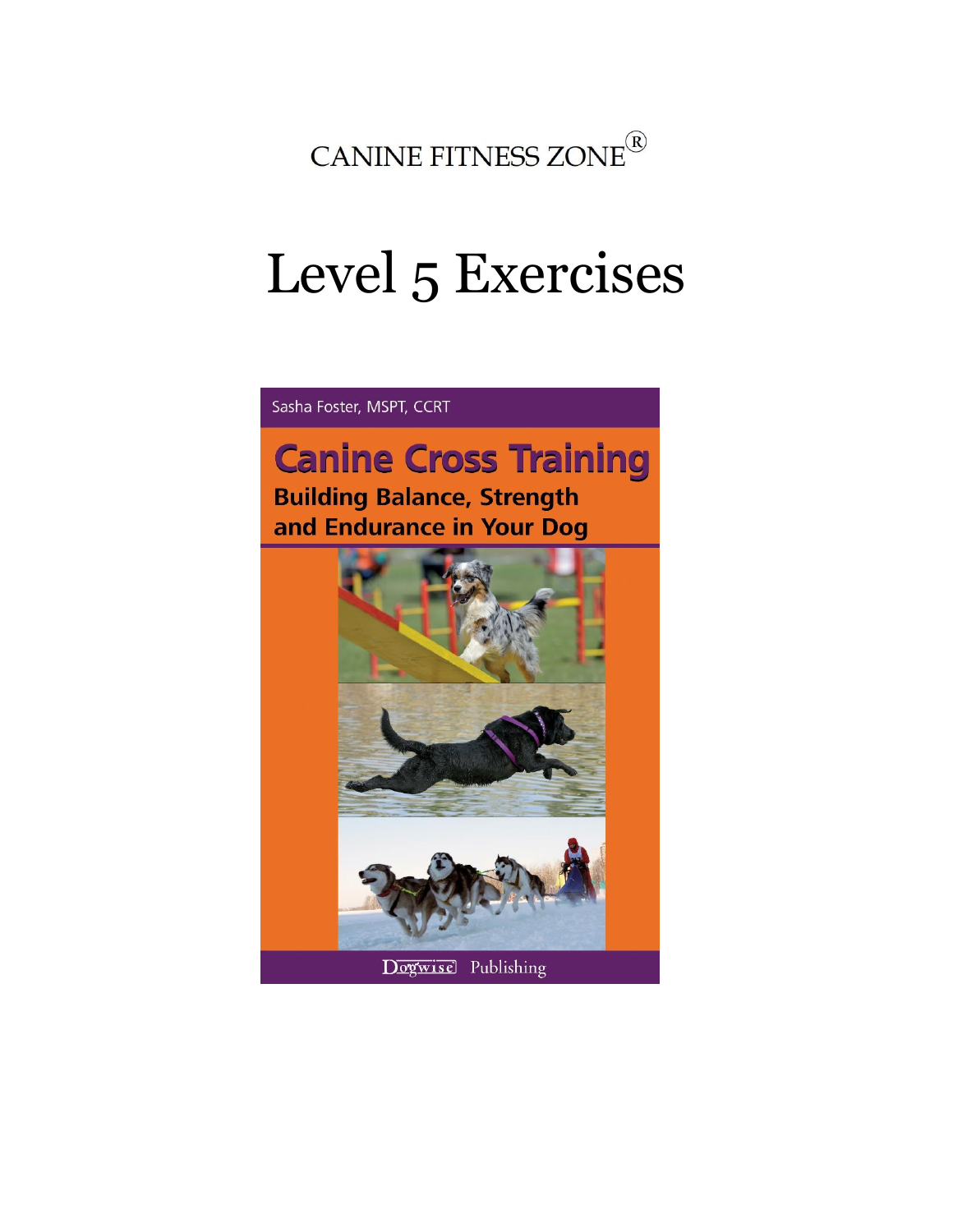





#### **Standing Abdominal Curls**

Have the dog place the hind paws on stabilized peanut. Lure or nose target the head slightly upward. As the head moves upward the hind limbs will begin to draw the back legs beneath the body for stabilization. Reward when the peanut begins to roll forward. Reward for incremental forward rolling of the ball until the dog is sitting the hind limbs on the peanut.

To reverse, lure or nose target the head slightly downward. As the head moves downward the hind limbs will behind to push the peanut backwards. Reward when the peanut begins to roll backward. Reward for incremental backward rolling of the ball until the peanut is pushed against the stabilizing surface again.

Repetitions per session: repeat to fatigue.

Frequency: 2-3 times per week

*Note: as the dog gets stronger, move the peanut away from a stabilized surface. \*Do not do this until the dog demonstrates competence as this can potentially predispose the dog to an iliopsoas injury.*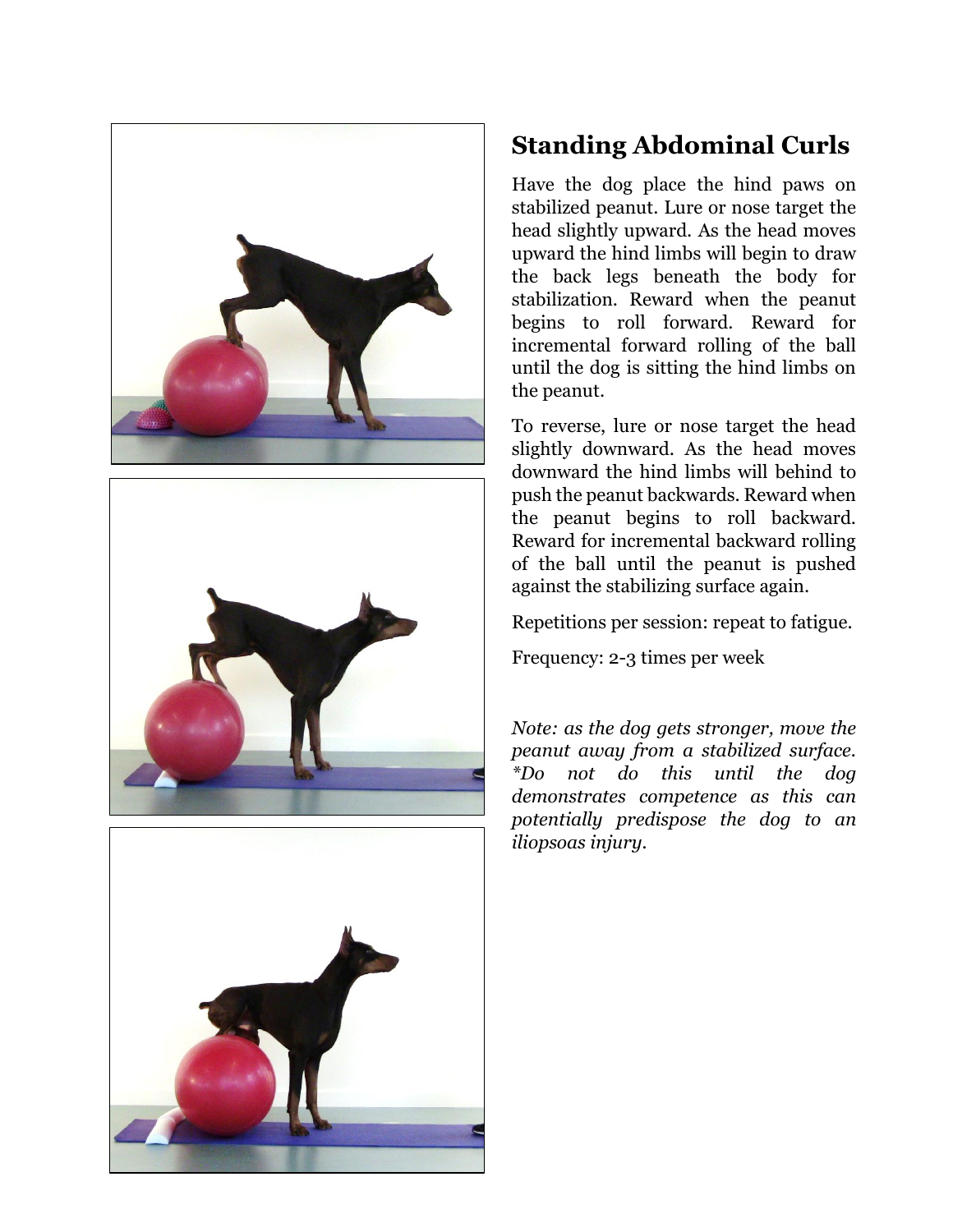





### **Lateral Abdominal Curls**

Have the dog place the front paws on stabilized peanut. Lure or nose target the head laterally in a wide arc (muzzle away from the body wall, not tucked in toward the body wall). Continue to lure or nose target in a wide arc as far laterally as possible. At the end of the arc the dog will initiate stepping off the peanut. Do not have the dog step off. Repeat to the opposite side.

Repetitions per session: repeat to fatigue.

Frequency: 2-3 times per week

*Note: as the dog gets stronger, move the peanut away from a stabilized surface.*